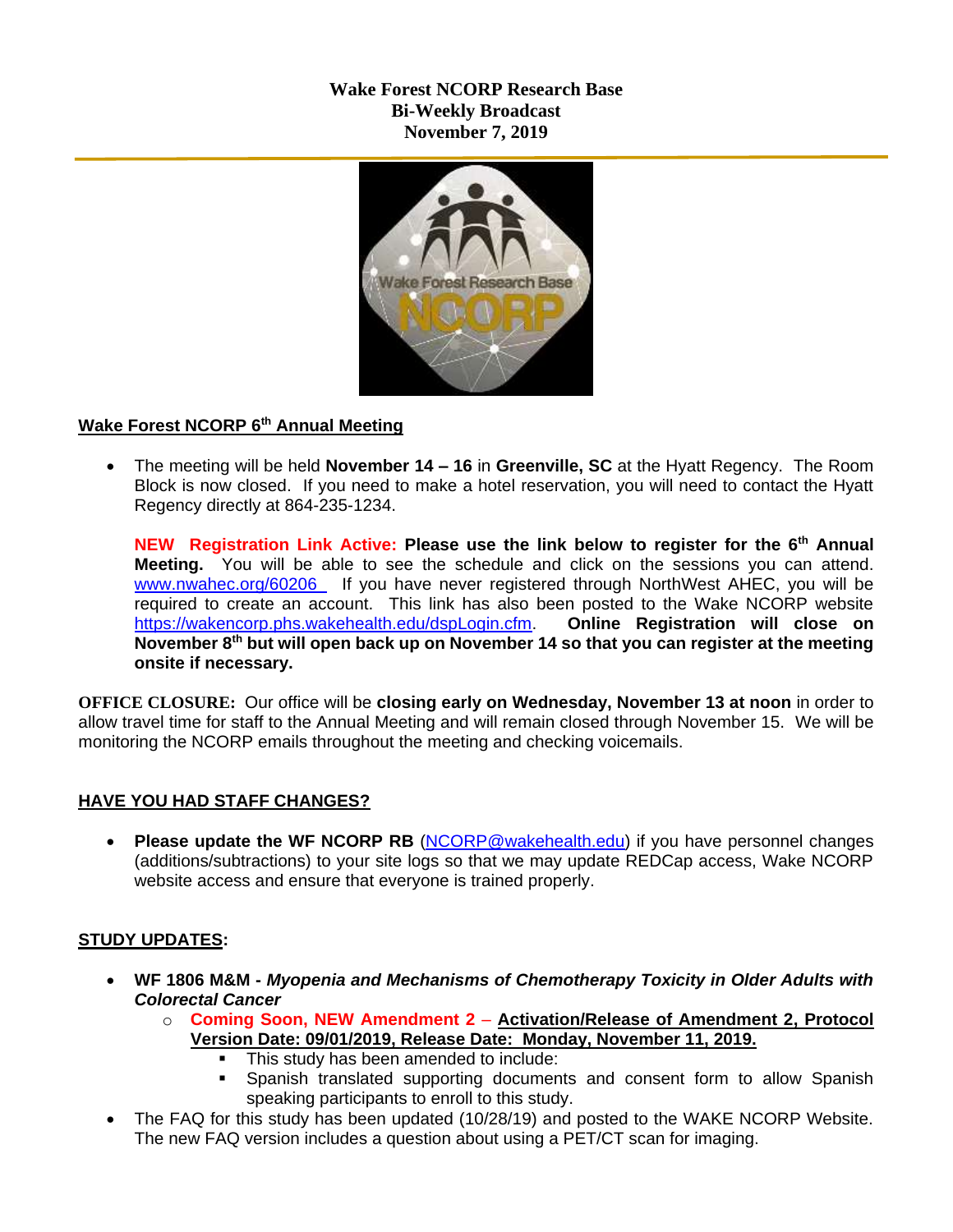**WF 97415 UPBEAT –** *Understanding and Predicting Breast Cancer Events after Treatment*

- o **Coming Soon, NEW AMENDMENT 3 – Activation/Release of Amendment 3, Protocol Version Date: 05/01/2019, Release Date: Monday, November 18, 2019.**
- o This is a CIRB approved protocol, those sites using the CIRB are automatically approved but you will still need to follow your local IRB policy on activation of a new CIRB approved amendment.
- o Changes to this amendment include:
	- Transitioning to CTSU-OPEN for patient enrollment.
	- Data will be entered into REDCap directly by local NCORP sites.
	- Addition of Recruitment and Retention Incentives patients will need to be reconsented in order to inform site Yes/No to receive monthly motivational text messages.
	- Addition of waist circumference
	- Revision of consent forms to comply with the revised 2018 Common Rule that went into effect in January 2019.

## o **Sites Already Participating:**

- You will not be able to enroll new patients into CCRBIS as of 11/18/19.
- If you are a site using the CIRB, you will be able to enroll new patients into REDCap on 11/18/19 provided you have turned in your role log with updates on who needs access to REDCap.
- For those sites using a local IRB and who do not plan to switch to NCI CIRB, continue to submit paper CRFs for patients in follow-up until you receive your local IRB approval and obtain access to REDCap.
- Make sure you have someone designated in RUMS as a Registrar on the WAKE roster for your site so that they can enroll patients via CTSU-OPEN. \*\*You will need to turn in an updated Study Site Roles (SSR) Form, so that all necessary staff can be given access to the REDCap database. It is very important that you respond with this form quickly, so that you will have access to REDCap by November 18.
- **WF 1802 PCW** *Influence of Primary Treatment for Prostate Cancer on Work Experience*
	- o **Coming Soon, NEW Amendment 1 – PCW (WF-1802), Amendment 1, Protocol Version Date 07/22/2019, Release Date: Monday, November 18,2019**
	- o This study has been amended to include:
		- Updates to questionnaire branching logic and required updates to CTSU language.
		- Other changes made to the protocol, informed consent and supporting documents are listed on the Summary of Changes document that will be posted to CTSU.
	- o The *FAQs* and *Training Attestation* documents are still available on the [WAKENCORP](https://wakencorp.phs.wakehealth.edu/) website.
- **WF 30917CD TELEHEALTH –** *A Stepped-Care Telehealth Approach to Treat Distress in Rural Cancer Survivors*
	- $\circ$  A site call was held on October 3, 2019. The recording of this call and the slide presentation can be found on the Wake NCORP website. The video is accessible by selecting Dashboard l Videos l Telehealth Site Call – 20191003. The next site call is scheduled for November 21, 2019 at 4:30pm EST.
	- o If you have any questions or would like more information on this study, email [NCORP@wakehealth.edu.](mailto:NCORP@wakehealth.edu)